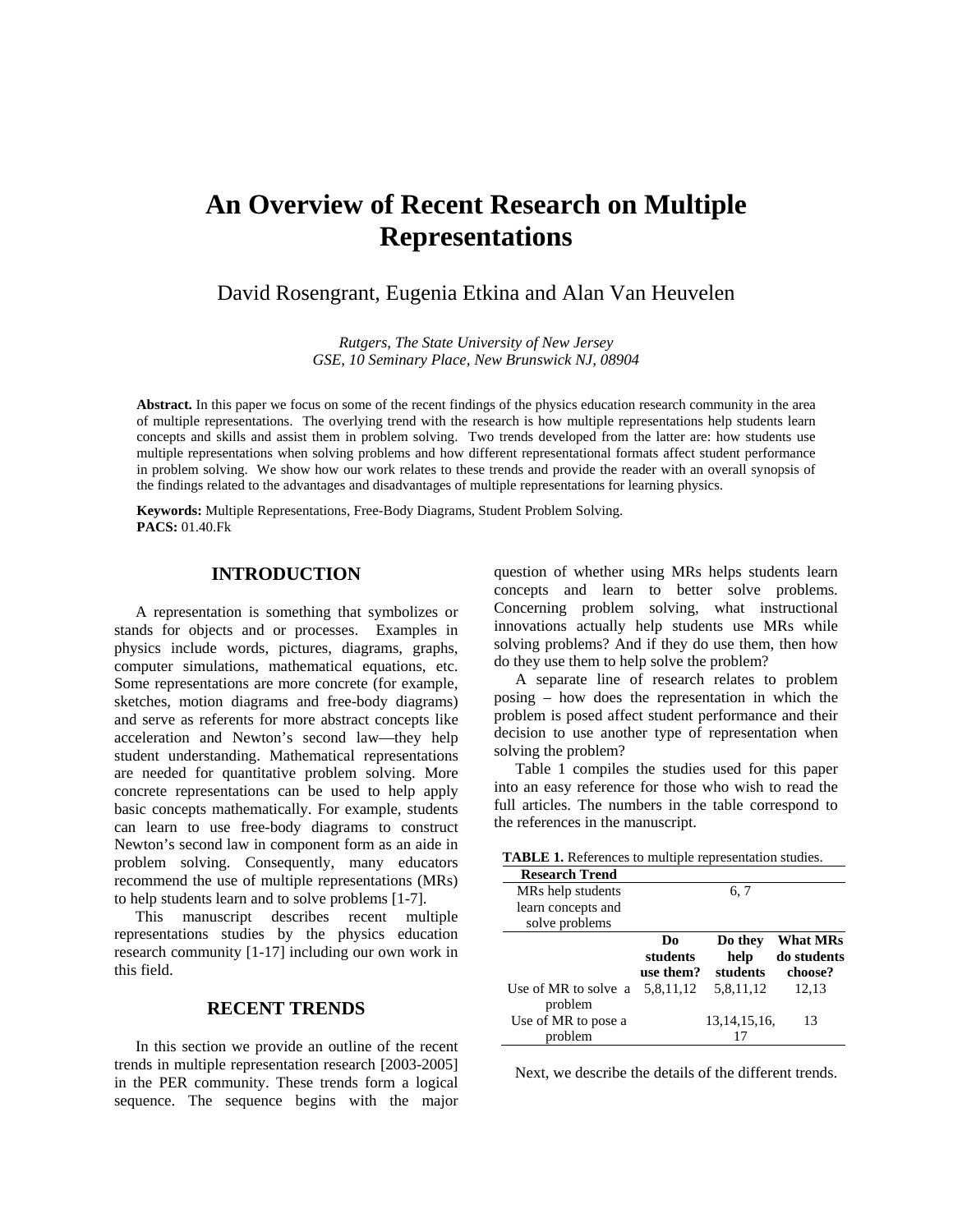## **Multiple Representations Help Students Learn Concepts and Solve Problems**

 Hinrichs [6] describes how using a system schema (object of interest is circled, objects that are interacting with it are circled and then connected to it via labeled arrows) helped his students learn dynamics. He used the system schema as part of a sequence of representations (problem text, sketch, system schema, free body diagram, and finally equations) to solve a problem. He compared classes where he used system schemas with classes where he did not use schemas. The 28 students who learned to use system schemas increased from  $1.1 \pm 1.0$  questions out of 4 questions correct on Newton third law FCI pretest questions to  $3.7 \pm 0.8$  on the post-test. The 31 students who did not learn to use a system schema scored a  $1.2 \pm 1.0$  on the same 4 questions on the pre-test and  $2.8 \pm 1.2$  on the post-test. The author reports that the system schema had a significant effect on student learning.

Finkelstein et al. [7] used computer simulations to aide students in learning DC circuits. The simulations provide visual representations of concepts such as current flow and Kirchoff's laws. They found that students who learned concepts related to DC circuits via computer simulations and never built a real circuit performed significantly better on 3 exam questions that related to DC circuits than students who learned using real circuits. They also found that the former students could build and explain real circuits faster (14 minutes compared to 17.7). The authors report that this is a significant difference. There was no significant difference on non-circuit questions. The visual simulation representations had a significant effect on understanding and problem solving.

# **Use of Multiple Representations and Problem Solving**

Several studies investigated whether the use of multiple representations in courses affected student problem solving. De Leone and Gire [8] studied how many representations students in a reformed course used when solving open-ended problems on quizzes and tests. They analyzed student's work on 5 problems and found that 31 of 37 students used 4 or more representations total (they called them high MR users).

Our group [5,11,12] investigated students' use of one representation – a free body diagram (FBD) – when solving multiple choice problems in mechanics and static electricity. The experimental group used the *ISLE* curriculum in which multiple representations are central to students' learning [9]. We found that on average 58% of the students drew an FBD while solving a multiple choice problem even though they

knew that no credit was given for the diagrams. Only 15% of students in traditional settings use FBDs to help them solve problems [10].

The research by Rosengrant, Etkina and Van Heuvelen and by DeLeone and Gire shows that if students learn physics in an environment that emphasized the use of multiple representations, students will use them to help solve problems. Does the use of these different representations improve problem-solving performance?

DeLeone and Gire [8] found that those students who successfully solved 3 or more of the 5 coded problems were all high MR users. They drew a picture, an extended force diagram, an energy system diagram, or plotted a graph. On 4 out of those 5 problems students who used representation other than mathematical had a higher success rate than those who did not. De Leone and Gire did not assess the quality of the representations that student constructed.

We investigated a similar question, but took our analysis one step further [5,11]. We related student success on a problem with not only the presence, but the quality of the representation—in our case a free body diagram. Table 2 contains the average results from our two year study of 245 students answering several multiple-choice problems in different conceptual areas. The first column states the quality of the free body diagram assessed by a specially designed rubric on a scale of 0-3. The second column shows the number of students who correctly solved a problem with that quality of FBD divided by the total number of students who drew an FBD of the same quality. The last column is the percentage of the previous column. The average percentage of correct answers for all problems was 60% (a measure of the difficulty of the problems). The results suggest that FBDs are most beneficial to students if they are constructed correctly. If a student constructs an incorrect free body diagram, then they actually have a lower chance to correctly solve the problem then if they had no free-body diagram.

| TABLE 2. Average of Two Year Study [11]. |  |  |  |
|------------------------------------------|--|--|--|
|------------------------------------------|--|--|--|

| <b>Ouality of FBD</b> | Number of students with<br>correct answer divided by<br>total number with same<br>quality diagram | $\frac{0}{0}$ |
|-----------------------|---------------------------------------------------------------------------------------------------|---------------|
| Correct $(3)$         | 251/295                                                                                           | 85            |
| Needs improvement     | 261/370                                                                                           | 71            |
| (2)                   |                                                                                                   |               |
| Inadequate $(1)$      | 69/181                                                                                            | 38            |
| None $(0)$            | 304/619                                                                                           | 49            |

In the PERC 2005 proceedings paper we reported on a qualitative study (6 students) [12] using think aloud interviews that investigated what representations students chose to help them solve problems involving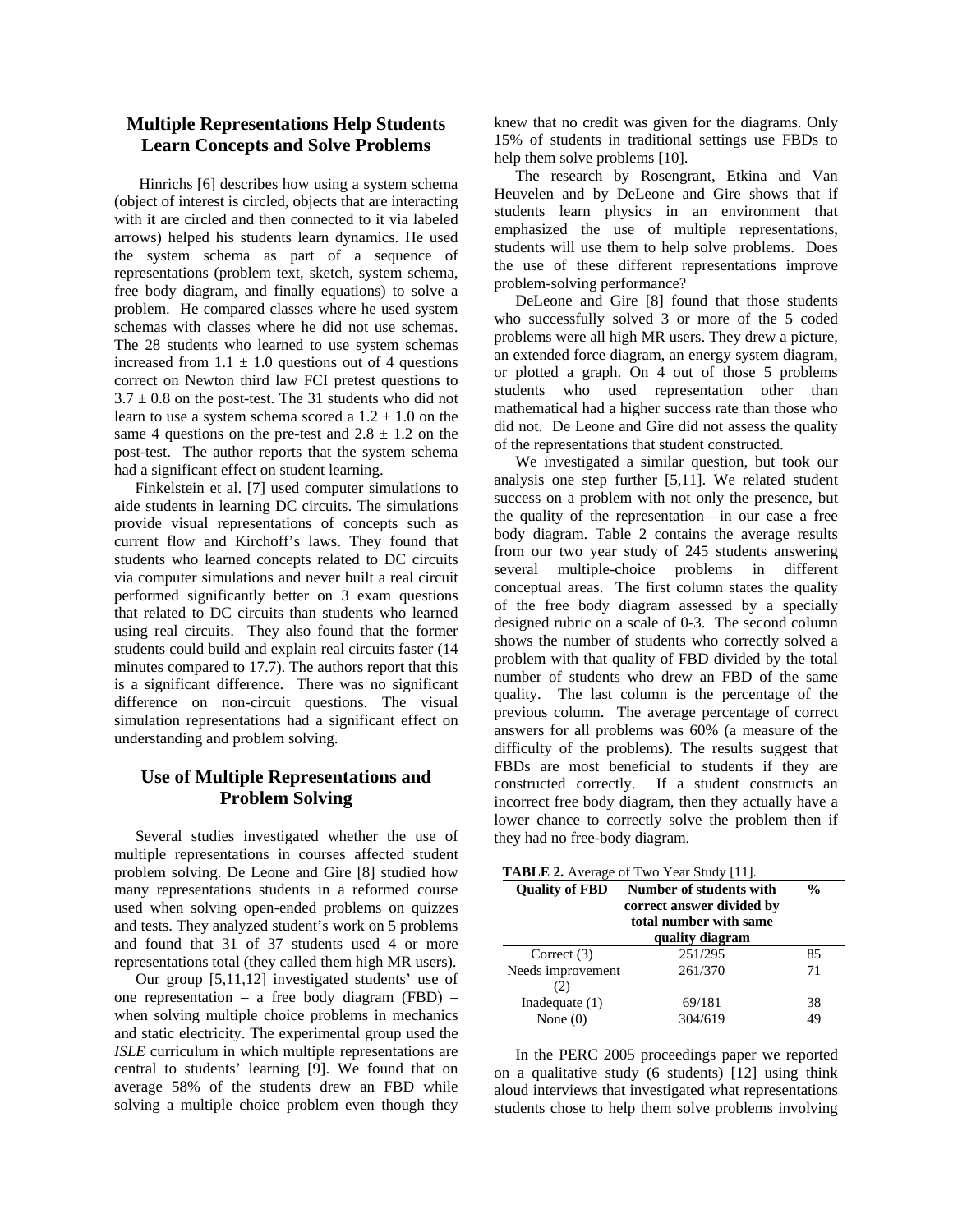forces and why they constructed the representations. We found that all students, even those who could not solve the problem, drew a picture for the problem situation but only those who were in the reformed *ISLE* course constructed free body diagrams to help them solve the problem. The high achieving students in the sample used the representations not only to help them solve the problem but also to evaluate their work.

In new and unpublished work, we have also found that the way the problem is posed can affect whether students will use an FBD to solve it. We used several multiple-choice exams with 245 students where a total of 12 problems that involved forces (mechanics or electrostatics) were selected for the study. On the exam sheets, many students drew FBDs for some problems and few for others. Was there any pattern in their choices? To answer this question we grouped these 12 problems into three categories based on the number of students who constructed an FBD to help them solve that problem [Table 3]. We placed a problem in a 'Low' category if fewer than 50% of the students constructed an FBD to solve it; in a 'Medium' if between 50 and 60% constructed an FBD; and in the 'High' category if more then 60% constructed an FBD.

Though all of the problems were multiple-choice in design, there were features that were different across the problems. Some problems had a picture in the text and some did not. Some were more difficult than others. Some problems asked students directly to determine a force and some did not. Finally, some problems were in mechanics and some in electrostatics. How did these differences contribute to students' decisions to draw an FBD? Table 3 shows the relationship between these factors and the questions in each group.

**TABLE 3.** Possible relationships between type of problem and how likely students are to construct a diagram for it.

| and now micry stadents are to construct a diagram for it. |          |               |                  |  |
|-----------------------------------------------------------|----------|---------------|------------------|--|
| <b>Factors</b>                                            | Low      | <b>Medium</b> | High             |  |
| # of problems                                             | 4        | 3             | 5                |  |
| Picture present                                           | 2 with   | 2 with        | $0$ with         |  |
|                                                           | 2 w/o    | 1 w/o         | 5 w/o            |  |
| <b>Average Success</b>                                    | 52.75%   | 65.7%         | 63.8%            |  |
| Rate                                                      |          |               |                  |  |
| Problem asks for a                                        | $2$ No   | 1 No          | 0 N <sub>0</sub> |  |
| Force                                                     | 2 Yes    | 2 Yes         | 5 Yes            |  |
| Type of Problem                                           | 2 Mech.  | 1 Mech.       | 4 Mech.          |  |
|                                                           | 2 Elect. | 2 Elect.      | 1 Elect.         |  |
|                                                           |          |               |                  |  |

We correlated our results from Table 3 and found that the highest correlation between the percentage of students who constructed an FBD and an influencing factor was if the problem asked for a force [Pearson correlation coefficient 0.502]. The next highest correlation was if a picture was present [correlation coefficient -0.479]. The negative correlation implies that if a picture is present, a student was less likely to

construct an FBD. The difficulty of the problem and whether the problem was in mechanics or electrostatics did not have a big effect on student choices [correlations of 0.395 and 0.278]. None of the correlations was statistically significant though the top two factors were close to being significant. This is not surprising since the sample size for the number of problems in the study was very small [N=12].

This result suggests that when the instructor supplements the text of the problem with the picture, the students are less likely to construct a free body diagram to solve the problem. One explanation can be because the provided picture helps the students understand the problem situation and thus they think that they do not need to draw an FBD. Also, if the problem asks students to solve for a force, they are more likely to construct an FBD to help them solve that problem. One possible explanation for this is that the word force in the problem statement triggers a "FBD schema." Problems involving similar concepts but asking for acceleration do not trigger this schema. However, there needs to be more research in this area before we can verify these trends.

## **Use of Multiple Representation to Pose A Problem**

This area of research investigates the relationship between student success and the representational format in which a problem is posed. The first question relates to student choices of the problem format: if they are given this choice, what will they choose? Kohl and Finkelstein [13] found that more students prefer the problem statement to be represented with a picture than with words, graphs or mathematical equations. However, this does not necessarily make them more successful in solving the problem.

For example, on a question in wave optics students who chose a pictorial format did significantly better then the control group. However in atomic physics the students who chose a pictorial format did significantly worse then students in the control group. There was no clear pattern what format made the problem more difficult. However, in their second study [16,17] they found that students who learned physics with the instructor who used lots of representations were less affected by the representational format of the problem. Therefore if we want our students to be able to reason flexibly, it appears that the use of multiple representations when they are learning new material helps.

Dancy and Biechner [14] used computer animations for some questions on the pre-test FCI in an experimental group and traditional questions in a control group. They found significant differences on 6